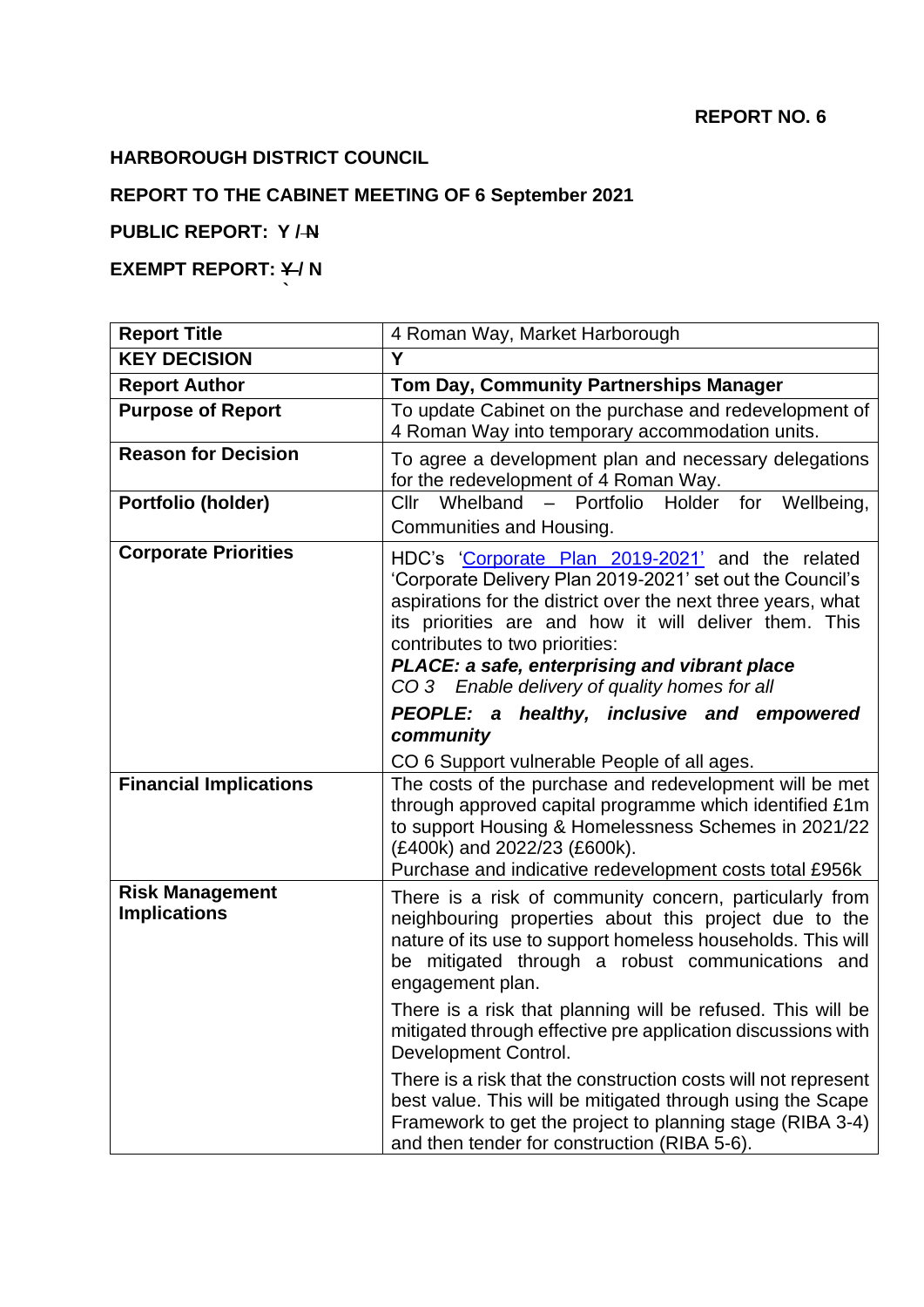|                                     | There is a risk of cost increases. This will be mitigated<br>through managing this a as a major project with associate                                                                                                                                                                                                                    |  |  |
|-------------------------------------|-------------------------------------------------------------------------------------------------------------------------------------------------------------------------------------------------------------------------------------------------------------------------------------------------------------------------------------------|--|--|
| <b>Environmental Implications</b>   | governance and oversight.<br>The intention is for the new building to<br>support<br>environmental priorities through incorporating energy<br>efficiency and sustainability measures.                                                                                                                                                      |  |  |
| <b>Legal Implications</b>           | The property has now been acquired by the Council and<br>has been added to the asset register<br>The council is using the scape framework for the design<br>element of the project and will seek tenders for<br>construction which will require legal contracts.                                                                          |  |  |
| <b>Equality Implications</b>        | Although the majority of homeless applicants who we<br>work with are:<br>Male<br>$\bullet$<br><b>White British</b><br>Heterosexual<br>$\bullet$<br>Single (no children)<br>$\bullet$<br>Receiving universal credit<br>There will be flexibility built into the scheme to cater for<br>singles, couples and residents with mobility needs. |  |  |
| <b>Data Protection Implications</b> | There are no data protection implications arising from this<br>report.                                                                                                                                                                                                                                                                    |  |  |
| <b>Consultation</b>                 | Consultation has been carried out with Cabinet Members                                                                                                                                                                                                                                                                                    |  |  |
| <b>Options</b>                      | Do nothing - the Council would continue to rely on the<br>market to provide for temp as and when needed. Residents<br>would be placed in the best available emergency<br>accommodation (based on size, suitability, cost, quality,<br>location). This would be at significant cost the Council.                                           |  |  |
| <b>Background Papers</b>            | N/A                                                                                                                                                                                                                                                                                                                                       |  |  |
| <b>Recommendation</b>               | To note progress in the purchase and redevelopment<br>of 4 Roman Way and use of Scape Framework to take<br>the project to planning stage (RIBA 4).<br>To delegate authority to the Corporate Property Officer<br>to procure and award the construction contract in<br>consultation with the Cabinet Member for Finance.                   |  |  |

#### **1.0 Introduction**

1.1 The project is the redevelopment of 4 Roman Way, Market Harborough into Temporary Accommodation units for homeless singles and couples. This project will provide a high quality, local solution to meeting the Council's duties whilst also making a revenue saving by offering an alternative to bed and breakfast.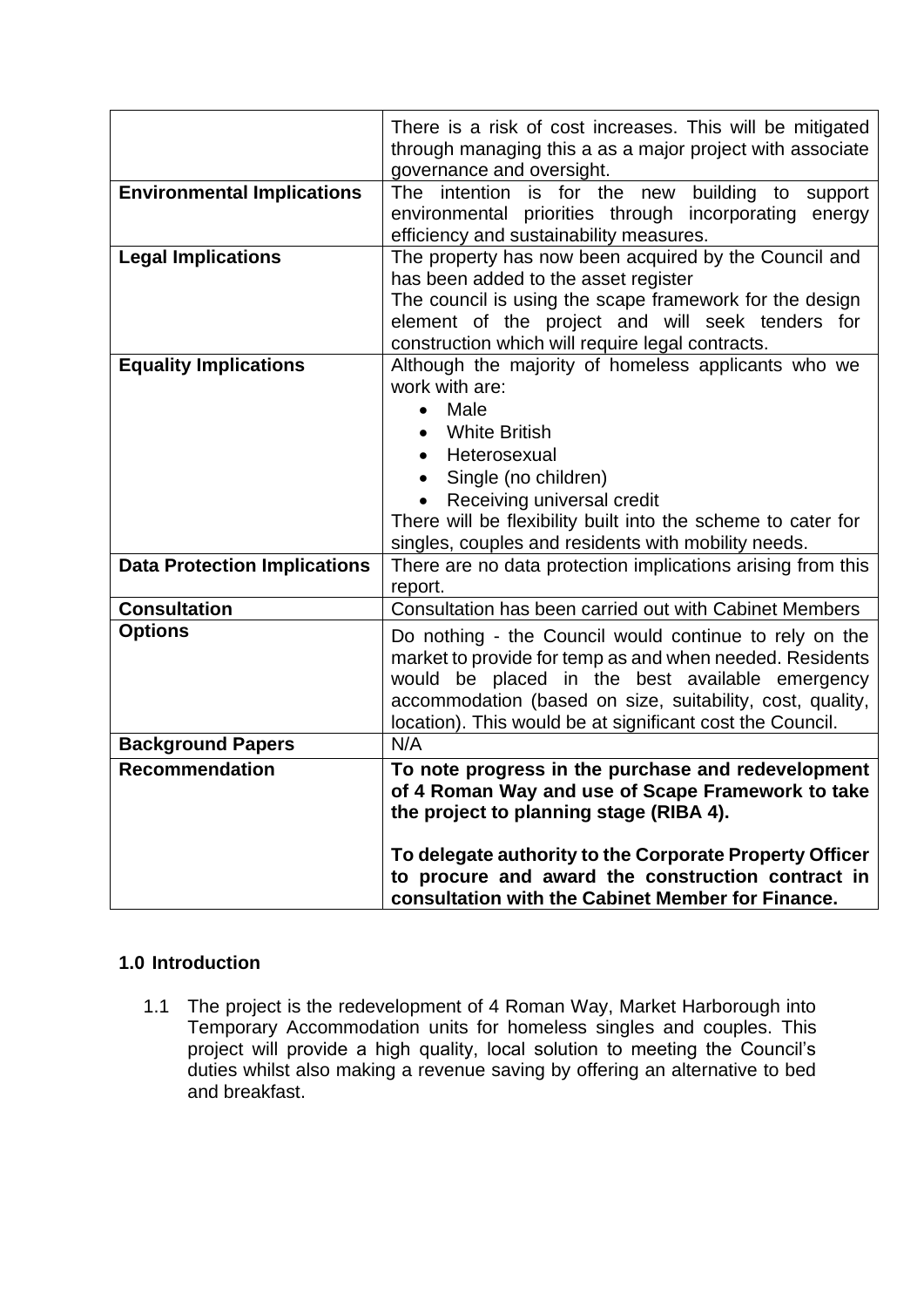#### **2.0 Key Facts**

- 2.1 The property 4 Roman Way, Market Harborough was recently acquired by the Council and is currently a dilapidated residential house with planning permission to convert to offices. It is ideally located next to the Council Offices to enable close management and support and is large enough to fit a viable housing scheme, subject to planning.
- 2.2 The proposal is to create a Temporary Accommodation property consisting of 8 en-suite rooms, a shared kitchen laundry room and ancillary office and storage space. There will be flexibility built into the scheme to also cater for couples or those with mobility needs.
- 2.3 The project has been developed because of a significant increase in homeless applications in the last 3 years, a situation mirrored nationwide. This has been due to social and economic pressures along with changes brought about by the Homelessness Reduction Act 2017. Covid-19 has exacerbated this further. See Table1.

| Table 1.                            |         |         |         |
|-------------------------------------|---------|---------|---------|
| Year                                | 2018/19 | 2019/20 | 2020/21 |
| <b>Homeless applications</b>        | 170     | 306     | 392     |
| <b>Temporary accommodation cost</b> | £62k    | £120k   | £129k   |

2.4 There has been a corresponding increase in the need to provide temporary accommodation for a proportion of households eligible for this. In total 108 households required temporary accommodation in 2020/21. The time spent in such accommodation varied from a few days to several weeks.

| Table 2.                  |                | 2020/21        |                |                |
|---------------------------|----------------|----------------|----------------|----------------|
| <b>Households in temp</b> | Q <sub>1</sub> | Q2             | Q <sub>3</sub> | Q <sub>4</sub> |
| <b>Single Male</b>        | 22             | 27             | 19             | 21             |
| <b>Single Female</b>      | 6              | 5              | 4              | 9              |
| Couple                    | 3              | $\overline{2}$ | $\overline{2}$ | 2              |
| Single Female + Children  | 6              | 8              | 5              | 5              |
| Single Male + Children    | $\overline{2}$ | 0              | $\Omega$       | $\Omega$       |
| Couple + Children         | $\mathbf{2}$   | 4              | 3              | 2              |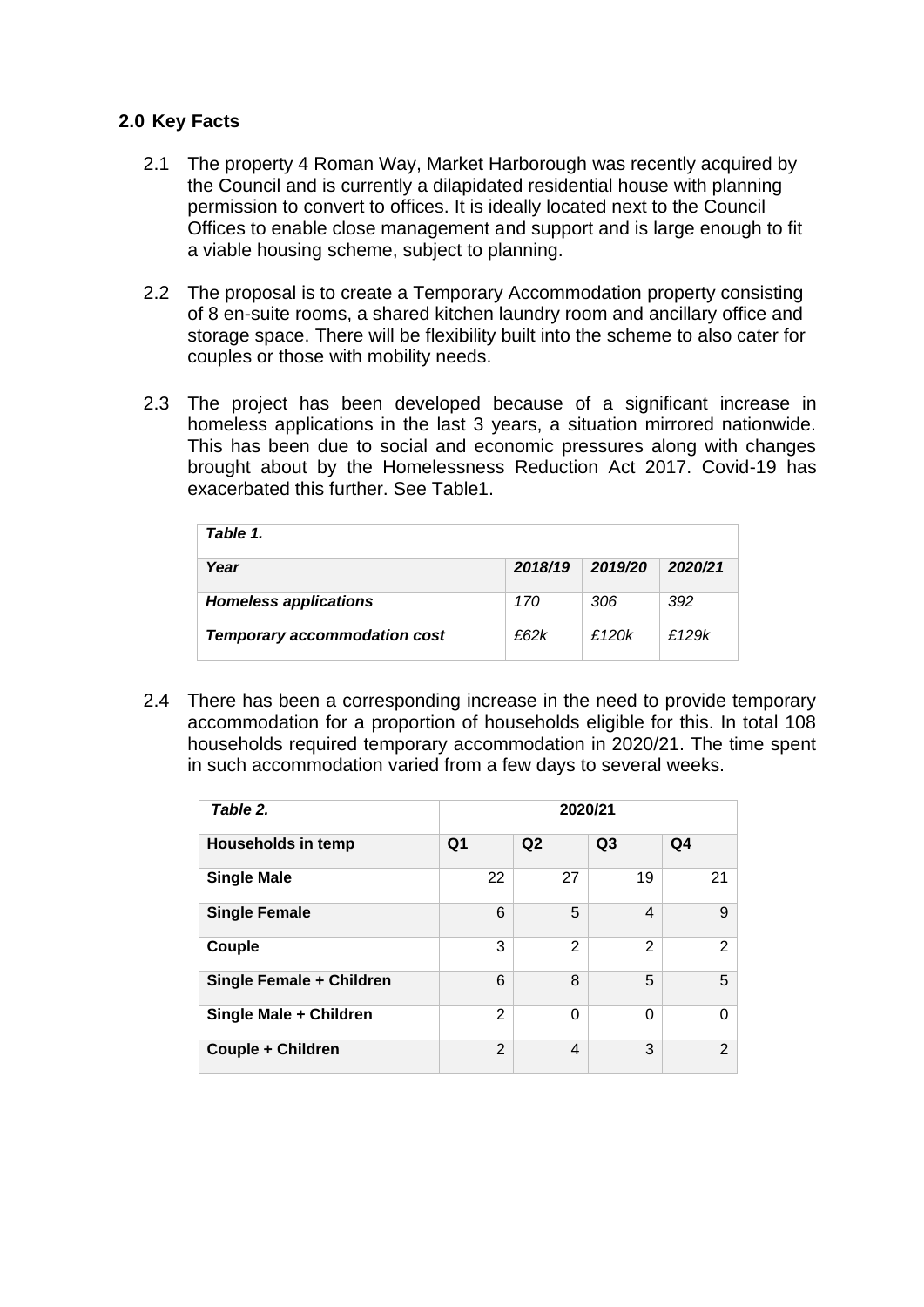- 2.5 The council currently owns and manages five properties which are used to provide temporary accommodation.
	- 1x2 bed flat in Lutterworth (leased from Platform Housing)
	- 1x2 bed flat at Eden Court, Market Harborough (HDC owned)
	- 2x1 bed flats at Plowmans Yard, Market Harborough (HDC owned)
	- 1x studio flat at Plowmans Yard, Market Harborough (HDC owned)
- 2.6 At full capacity HDC properties can support 1,642 nights of temporary accommodation, assuming a 10% void period. The shortfall of temporary accommodation is commissioned from the private sector in the form of hotel and self-contained accommodation. See Table 3.

| Table 3.                               |                     |                                    |
|----------------------------------------|---------------------|------------------------------------|
| Demand for temp in<br>2020/21 (nights) | <b>HDC</b> capacity | Requirement from private<br>sector |
| 5.522                                  | 1.642               | 3,880                              |

- 2.7 The provision of temporary accommodation is a significant cost to HDC. In 2020/21
	- The Gross spend on all temporary accommodation was £216,131.
	- HDC received income from Housing Benefit totalling £89,205.
	- The NET spend was £126,926.
- 2.8 An 8-unit temporary accommodation scheme will provide capacity for 2,628 nights' accommodation which would significantly reduce the requirement to source rooms in the private sector.
- 2.9 A purpose-built temporary accommodation property consisting of en-suite rooms and shared facilities owned and operated by a Local Authority and held outside a Housing Revenue Account attracts a 100% rent subsidy from Housing Benefit. This represents full cost recovery for the Council and an estimated saving of up to £90,000 compared to using Hotels **(Appendix A)**.
- 2.10 The next step is to prepare and submit a detailed planning application. This will be carried out through a direct contract via the Scape Framework.
- 2.11 It is proposed that the Corporate Property Officer has delegated responsibility to determine the best process and to award the construction contract. This may be through the Scape Framework or via competitive tender. Indicative capital costs are set out in **Appendix B.**
- 2.12 Overall, the costs associated with the proposed development are higher than the Hotel option but due to the ability of Roman Way to operate on full cost recovery basis the Net Present Value is considerably better than that of the Hotel option. **(Appendix C)**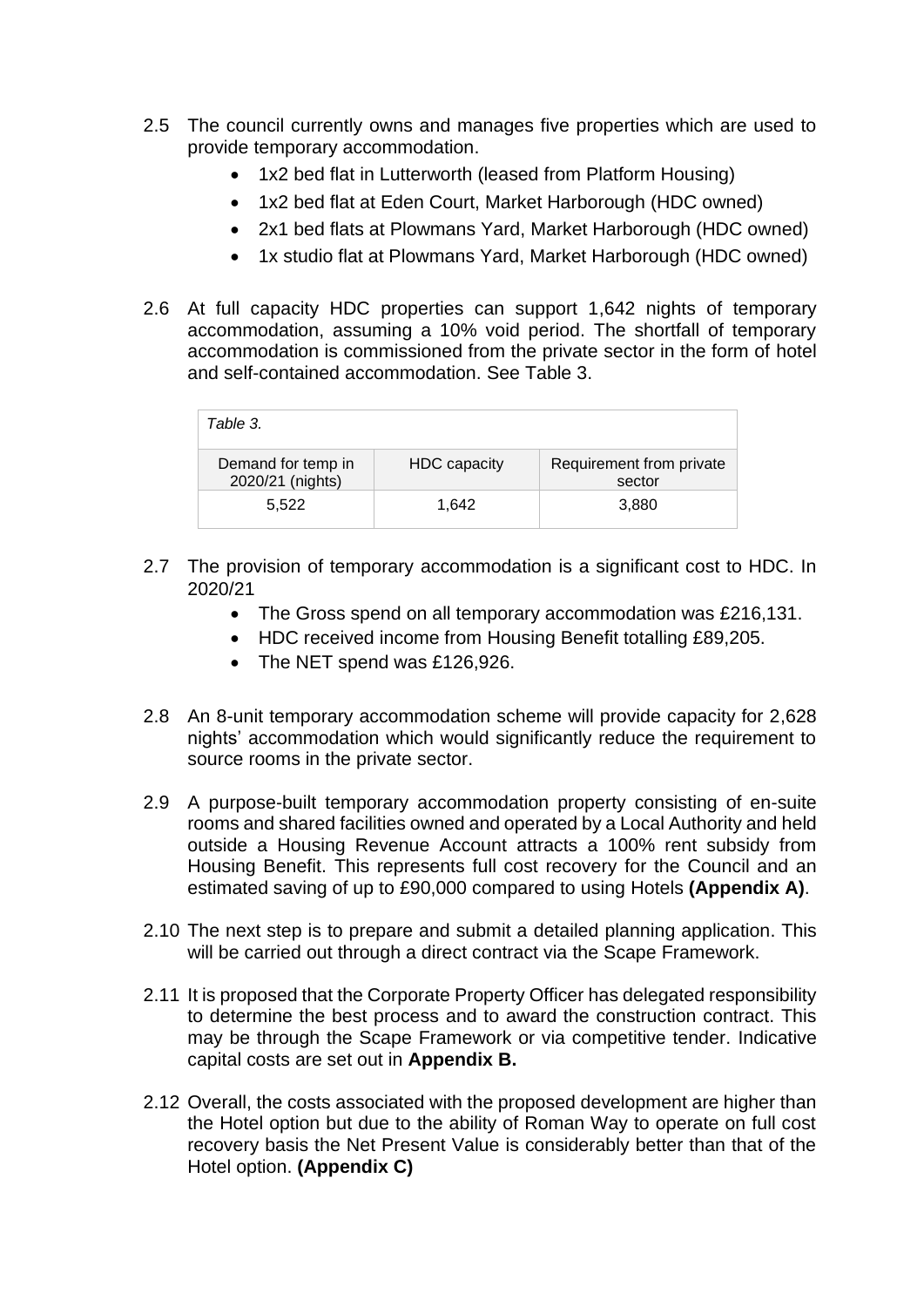# *Appendix A: Potential revenue savings*

A key driver for the project is to reduce reliance on Hotels which is the most expensive form of temporary accommodation.

| The nightly cost of Hotels is set out in the table below. |  |
|-----------------------------------------------------------|--|
|-----------------------------------------------------------|--|

| <b>Expenditure - nightly</b>             |        | Income     |
|------------------------------------------|--------|------------|
| Average nightly Hotel charge 2019/20     | £47.63 |            |
| <b>Housing Benefit subsidy</b>           |        | $-£13.05$  |
| Net cost                                 |        | £34.58     |
|                                          |        |            |
| Net cost per week                        |        | £242.06    |
|                                          |        |            |
| Net cost for 365 nights of accommodation |        | £12,587.12 |

**Commentary:** Each unit of temporary accommodation owned and managed by the Council saves up to £11,328.41. This is based on the above £12,587 annual cost of Hotels minus 10% to allow for void time.

Therefore an 8-unit temporary accommodation units would save up to £90,627.46 per year. (£11,328.41 times 8).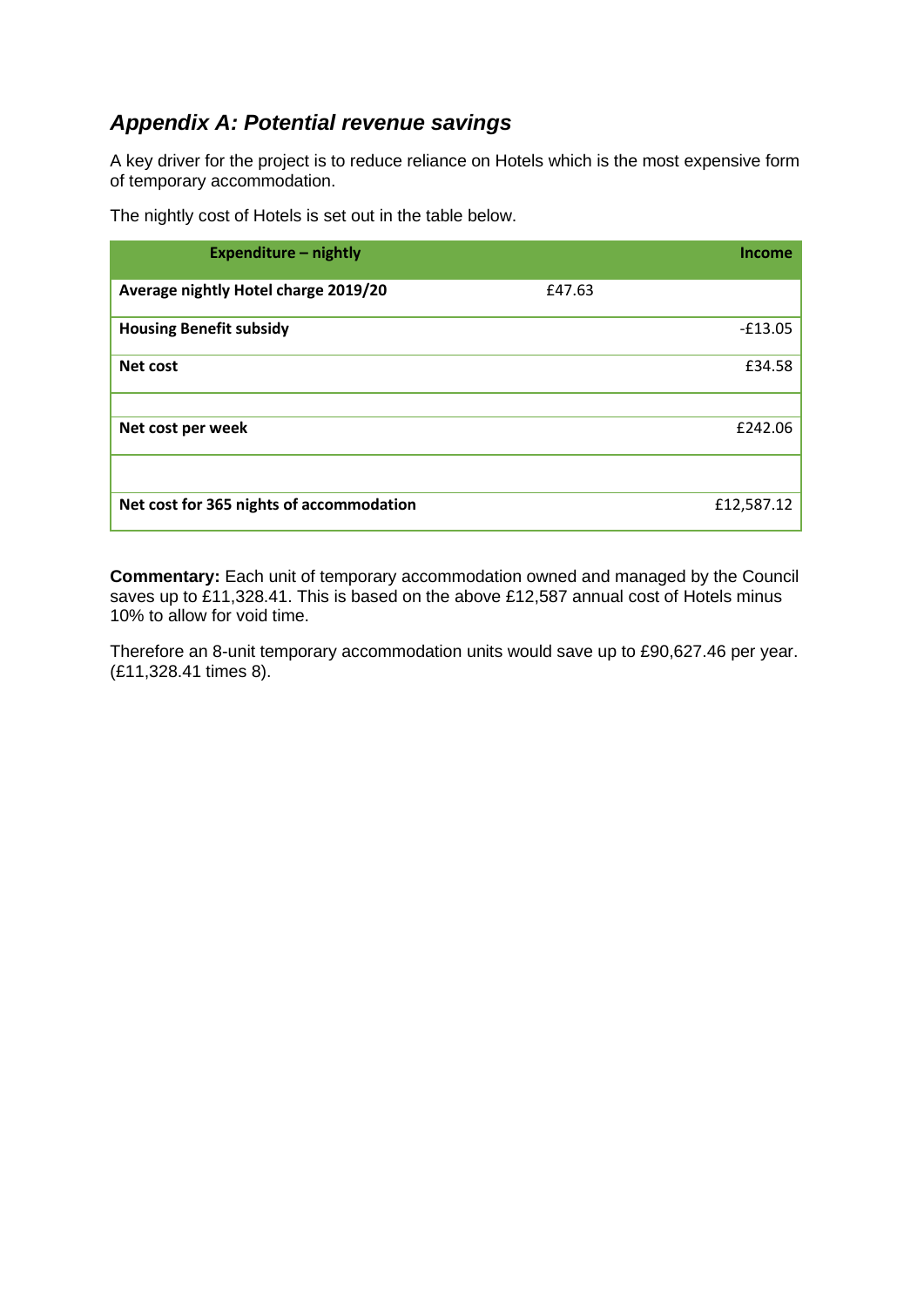# **Appendix B Costs**

A summary of the indicative capital costs at feasibility stage

| Indicative capital costs: 4 Roman Way                         |                     |          |  |
|---------------------------------------------------------------|---------------------|----------|--|
| Site purchase price                                           |                     | £265,000 |  |
| <b>Indicative Construction Costs</b>                          | 229.5 <sup>m²</sup> | £681,177 |  |
| <b>Costs excluding finance costs</b>                          |                     | £946,349 |  |
| Finance @ 2.15% calculated on 50% of total costs for 52 weeks |                     | £10,173  |  |
| <b>Total Costs</b>                                            |                     | £956,522 |  |